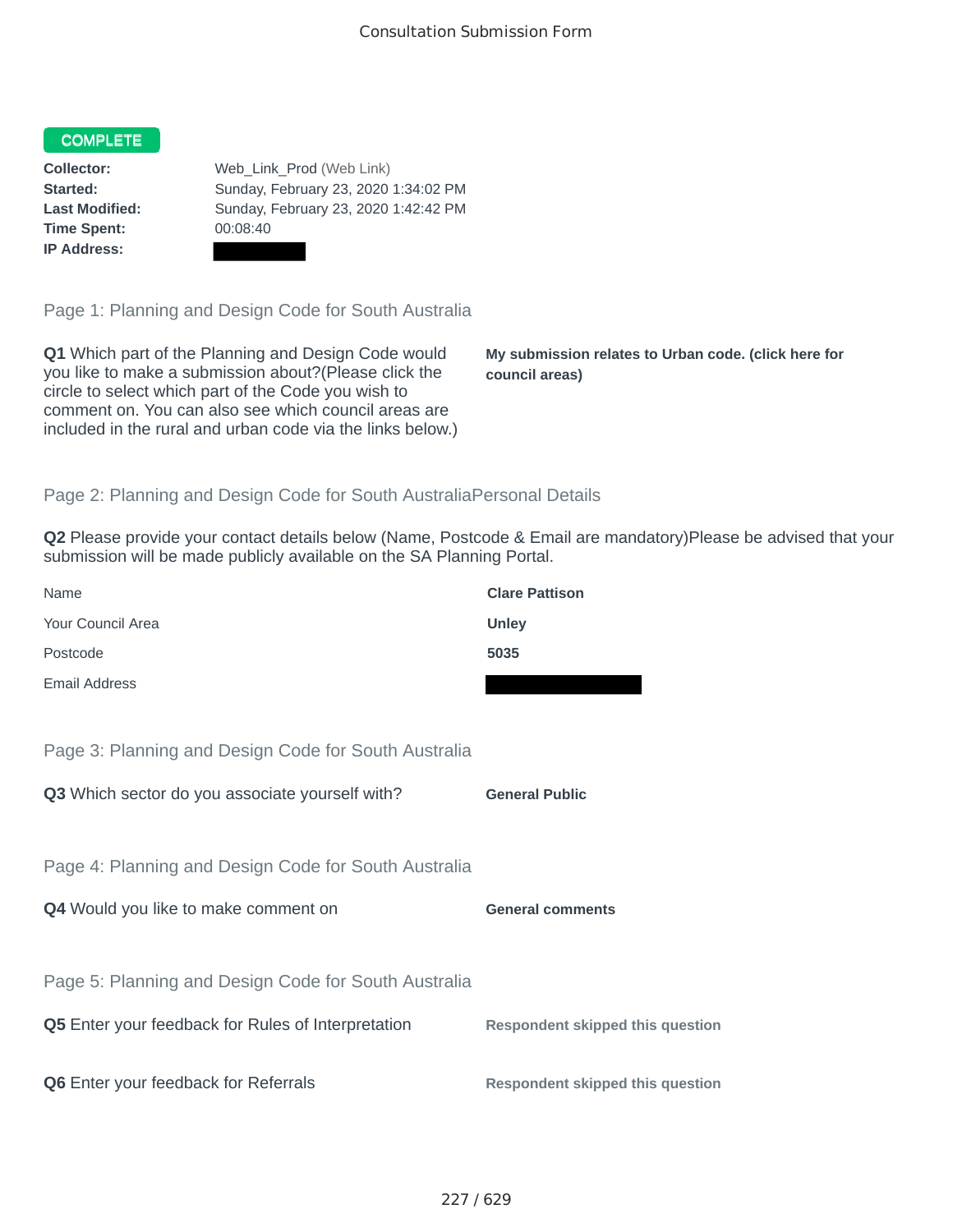#### Consultation Submission Form

| <b>Q7</b> Enter your feedback for Mapping                                                                       | <b>Respondent skipped this question</b> |
|-----------------------------------------------------------------------------------------------------------------|-----------------------------------------|
| Q8 Enter your feedback for Table of Amendments                                                                  | <b>Respondent skipped this question</b> |
| Page 6: Planning and Design Code for South Australia                                                            |                                         |
| Q9 Please enter your feedback for overlaysclick next at<br>the bottom of the page for next topic                | <b>Respondent skipped this question</b> |
| Page 7: Planning and Design Code for South Australia                                                            |                                         |
| Q10 Please enter your feedback for zones and<br>subzonesclick next at the bottom of the page for next<br>topic  | <b>Respondent skipped this question</b> |
| Page 8: Planning and Design Code for South Australia                                                            |                                         |
| Q11 Please enter your feedback for general policyclick<br>next at the bottom of the page for next topic         | <b>Respondent skipped this question</b> |
| Page 9: Planning and Design Code for South Australia                                                            |                                         |
| Q12 Please enter your feedback for Land use<br>Definitionclick next at the bottom of the page for next<br>topic | <b>Respondent skipped this question</b> |
| Page 10: Planning and Design Code for South Australia                                                           |                                         |
| Q13 Please enter your feedback for Admin<br>Definitionsclick next at the bottom of the page for next<br>topic   | <b>Respondent skipped this question</b> |

# Page 11: Planning and Design Code for South Australia

## **Q14** Please enter your general feedback here

Concern re multi-storey / high-density buildings in urban areas which result in increased traffic, loss of heritage appearance, loss of green space, increased parking and crowded public transport. Protection should be given to historic/ heritage buildings. Local residents should be consulted about all new developments in their area. Building heights should be limited to two storeys in urban areas where the majority of buildings are two storeys or less. Importance of preserving /providing trees and green areas for open spaces for residents' well-being and reduction in ambient temperature.